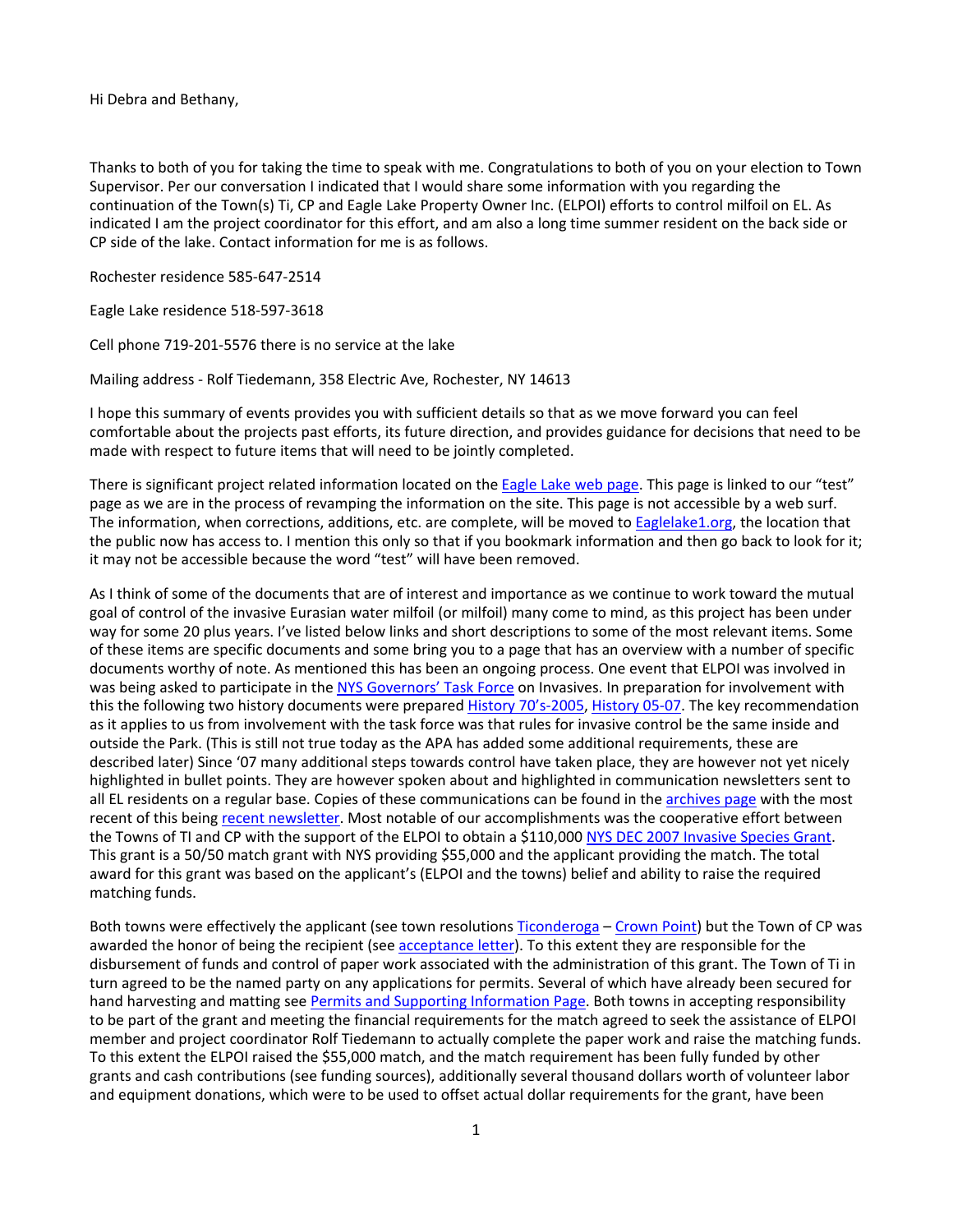secured. Since the grant is fully cash funded these donation will not need to be used as an "in-kind match" as was originally planned.

For the past two summers ('08 and '09) the ELPOI has been performing hand harvesting and benthic barrier or mat placement in select areas of the lake.(see [photo album page](http://test.eaglelake1.org/photo_album/photo_album.shtml) for images of this operation) Matting consists of placing 10' X24' ballasted plastic sheeting on the lake bottom. These mats weigh approximately 50 lbs each and are selectively placed by divers over dense beds of milfoil. Milfoil in these beds grows from the bottom to the surface in water depths between 3' to over 22'. A visual image of swimming into one of these patches can be described as trying to swim, with a blind fold on, into a well filled pot of cooking spaghetti excepting that the strands range from 3' to over 22' in length and have small half dollar size leaves spaced every 6 - 8" along the strand. There is currently some 52,000 sq. ft of mat on the lake bottom. Another 21,000 sq ft of bottom has been matted by removing and repositioning some of these mats [\(see Work Sites Page\)](http://test.eaglelake1.org/html/documents/gps/2008_2009_work_sites.shtml). In addition to the matting, divers have hand harvested around the mats as well as swam large sections of the lakeshore harvesting individual plants. Over 15,000 lb of wet weight milfoil has been removed using this process. The removed milfoil has been composted onsite by a lake resident that uses it for his garden. The 200[9 Work Log and Removal Totals](http://test.eaglelake1.org/archives/documents/quarterly_reports/work_summaries/Summary%20Sheet_weekly%20time%20sheets%2012-2009%20print.pdf) spread sheet details this effort with figures for amount of area worked and basic labor costs. It is noted here that mats need to be left on the bottom for greater than 8 weeks to completely kill the really mature milfoil. It is also noted that the use of mats is a total nonselective kill in the areas where they are placed and it is up to the divers to determine that area and with what percent of milfoil coverage is appropriate for their use The divers and project coordinator have been hired by the Town of CP through a contract with Lycott Environmental, a lake management firm located in Mass. Working with this firm was the only way that local people could be hired to keep expenses down and still provide appropriate insurances for their employment.

Several plant surveys have been completed for Eagle Lake in the past [\(see EL plant surveys page\)](http://test.eaglelake1.org/html/documents/el_plant_surveys.shtml) As a result of some observed changes in milfoil density, patch size and patch locations in late 1999, several studies were undertaken; one was to document herbivore activity, another was to document (using GPS data) the size and locations of the existing patches. The herbivore study found significant moth and weevil populations [\(see herbivore follow-up\)](http://test.eaglelake1.org/archives/documents/control/2001-7-2%20Herbivor%20study%20data%20EL%20By%20Dr%20Bob%20Johnson.pdf) and the GPS survey determined that there was some 8 plus acres of milfoil spreading from fifty plus locations around the lake's shallow water areas. [\(See GPS study\)](http://test.eaglelake1.org/html/documents/gps/2003_gps_survey.shtml). At this time the herbivore activity has provided some limited growth control to the "topping out effect" of the milfoil but has not provided any reduction in its spread. Limited follow up GPS surveys in 2009 indicate that the patch size in some locations is between 100% and 500% greater than the 2003 survey results indicated.(see [proposed herbicide treatment locations](http://test.eaglelake1.org/html/documents/gps/proposed_herbicide_locations.shtml) page).

Milfoil removal and lake management are being completed under the [Lake Management Plan](http://test.eaglelake1.org/archives/funding/2007_Invasive_Species_Eradication_Grant/2007.Grant.sections/32%20Attachment%20F.%20Invasives%20Species%20Management%20Plan/Attachment%20F.%20Invasives%20Species%20Management%20Plan%202007.pdf) that was accepted by the DEC as part of the 2007 Invasives Species Eradication Grant. The EL management plan spells out an integrated approach to milfoil management. In addition to the above items the ELPOI has been actively seeking DEC and APA permits for the utilization of a selective herbicide in a site specific application. As a result of limited control/eradication success and the great cost associated with 2 years of hand pulling and matting, the Towns with assistance from ELPOI stepped up their interest in obtaining these permits. Several prior research items, documents and surveys were gathered to support this direction. Two major items that were researched regarding this interest was types of herbicides registered for use on milfoil in NYS and the results from other lakes that have previously used herbicide control methods. Th[e Herbicide Information Page](http://test.eaglelake1.org/html/environmental_issues/control/herbicide.shtml) has Information about these herbicides and the [Pre/Post Treatment Plant](http://test.eaglelake1.org/html/other_lakes/other_plant_surveys.shtml) Surveys Page provides information about other lakes that have used an herbicide for milfoil control. The herbicide Renovate OTF, active ingredient Triclopyr, was chosen as the most favorable one for control of EL's milfoil. This selection was based on recommendations from DEC staff, certified lake managers, environmental group's member input and in house research. The herbicide Renovate was registered for use in NYS in 2007. This was accomplished with input from various stake holders as to its use requirements, including the APA. To date Renovate has been successfully used in several lakes outside the Park as permitted by the DEC. The APA has been approached on many occasions by EL's project coordinator and others regarding their interest(s) in utilizing Renovate in a manner similar to how it was used outside the Park. In response to these requests the APA has made the statement that they are adding the additional requirement that all proposed herbicide treated areas "be curtain contained". Much dialog regarding this additional requirement, which is not required of treatments outside the park, has taken place. See [Curtain Leakage Testing Page](http://test.eaglelake1.org/html/milfoil_project/rhodamine_dye.shtml) for basic curtaining costs, and leakage testing requirements for EL. The debate between the DEC and the APA over the need and associated cost for curtains is the stumbling